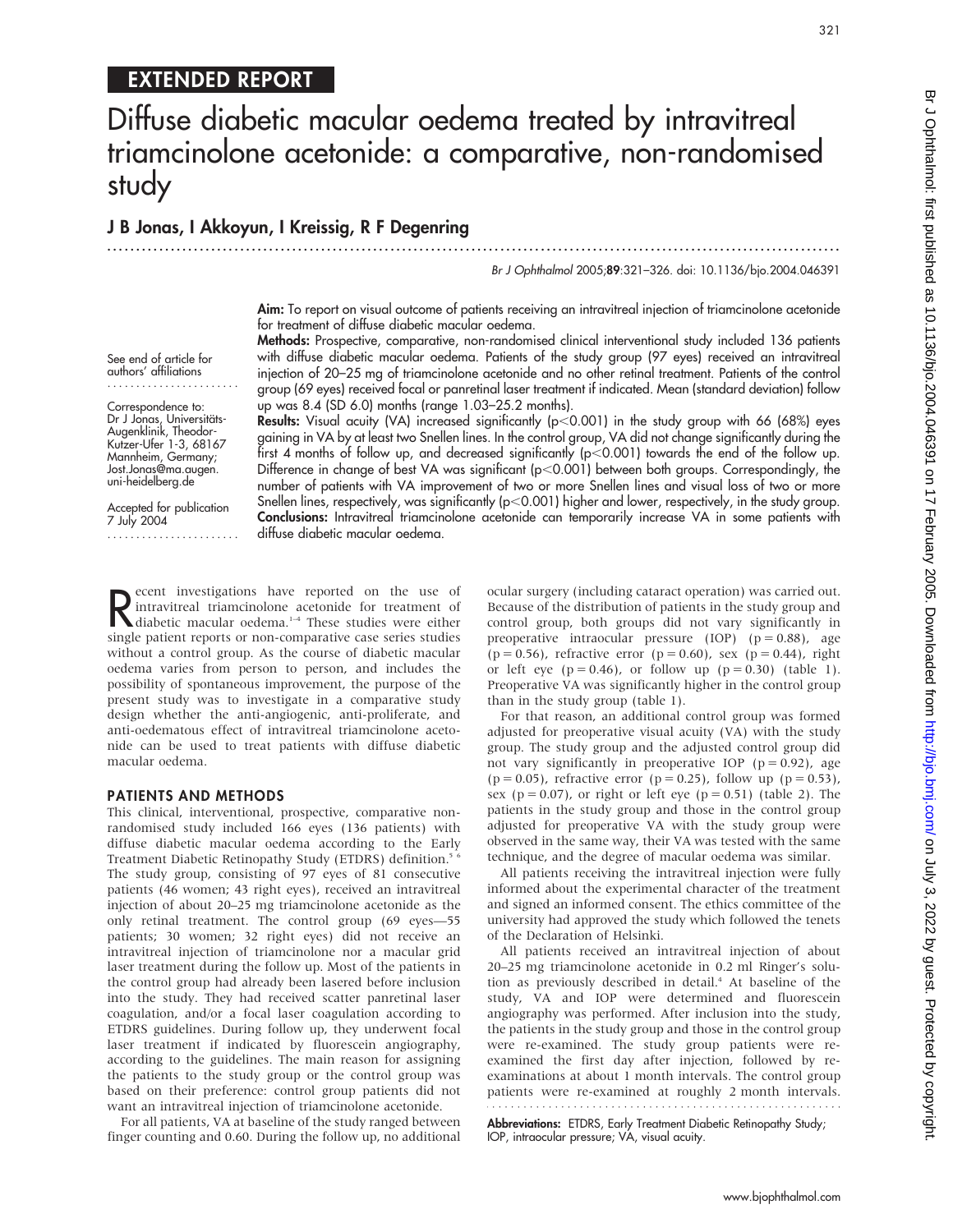| J                                                                                                                    |
|----------------------------------------------------------------------------------------------------------------------|
|                                                                                                                      |
|                                                                                                                      |
|                                                                                                                      |
|                                                                                                                      |
|                                                                                                                      |
|                                                                                                                      |
|                                                                                                                      |
| s<br>s<br>                                                                                                           |
|                                                                                                                      |
|                                                                                                                      |
| ֧֧֧֧֧֧֧֧֚֚֚֚֚֚֚֚֚֚֚֚֚֚֚֚֚֚֚֚֚֚֚֚֚֡֝֓֝֬֝֓֝֬֝֬֜֓                                                                       |
| .<br>222<br>222                                                                                                      |
|                                                                                                                      |
| こうこう                                                                                                                 |
| $\overline{\phantom{a}}$                                                                                             |
| j<br>٦                                                                                                               |
| <b>. 1 2 2 3 3 4 2 3 4 2 3 4 2 3 4 2 3 4 2 3 4 2 3 4 2 3 4 2 3 4 2 3 4 2 3 4 2 3 4 2 3 4 2 3 4 2 3 4 2 3 4 2 3 4</b> |
|                                                                                                                      |
| -<br>-<br>-<br>)<br>)<br>                                                                                            |
| :<br>:<br>:                                                                                                          |
|                                                                                                                      |
|                                                                                                                      |
|                                                                                                                      |
|                                                                                                                      |
| ì                                                                                                                    |
| $\frac{5}{2}$<br>$\frac{1}{3}$                                                                                       |
|                                                                                                                      |
|                                                                                                                      |
|                                                                                                                      |
|                                                                                                                      |
|                                                                                                                      |
|                                                                                                                      |
|                                                                                                                      |
|                                                                                                                      |
|                                                                                                                      |
|                                                                                                                      |
|                                                                                                                      |
|                                                                                                                      |
|                                                                                                                      |
|                                                                                                                      |

|                      | Study group<br>$(n = 97)$ | Control group<br>$(n = 69)$          | p Value*    |
|----------------------|---------------------------|--------------------------------------|-------------|
| Age (years)          | 67.2(9.9)                 | 66.7(8.6)                            | $0.56$ (NS) |
| Median               | 67.5                      | 67.8                                 |             |
| Range                | $28.2 - 86.7$             | $49.1 - 87.5$                        |             |
| Refractive error (D) | 0.61(1.55)                | 0.69(1.43)                           | $0.60$ (NS) |
| Median               | $+0.50$                   | $+0.63$                              |             |
| Range                |                           | $-2.5$ to $+5.25$ $-3.75$ to $+5.75$ |             |
| Visual acuity        |                           |                                      |             |
| Snellen acuity       | 0.14(0.09)                | 0.31(0.16)                           | < 0.001     |
| Median               | 0.10                      | 0.30                                 |             |
| Range                | $FC - 0.50$               | $0.03 - 0.60$                        |             |
| Snellen lines        | 13.3(3.2)                 | 17.1(2.9)                            | < 0.001     |
| Median               | 13                        | 18                                   |             |
| Range                | $4 - 20$                  | $8 - 21$                             |             |
| LogMar               | 0.98(0.36)                | 0.59(0.52)                           | < 0.001     |
| Median               | 1.00                      | 0.53                                 |             |
| Range                | $0.30 - 2.40$             | $0.22 - 1.52$                        |             |
| Follow up            | 9.2(6.8)                  | 7.4(4.5)                             | $0.30$ (NS) |
| Median               | 7.0                       | 6.9                                  |             |
| Range                | $1.0 - 25.2$              | $1.2 - 23.1$                         |             |
| Intraocular pressure | 15.2(3.6)                 | 15.5(3.6)                            | $0.85$ (NS) |
| Median               | 16                        | 16                                   |             |
| Range                | $10 - 24$                 | $9 - 24$                             |             |
| Change in best VA    |                           |                                      |             |
| LogMar units         | $-0.27(0.24)$             | 0.03(0.21)                           | < 0.001     |
| Snellen lines        | 2.6(2.2)                  | $-0.3(1.9)$                          | < 0.001     |
| Snellen acuity       | 0.12(0.13)                | $-0.02$ (0.120                       | < 0.001     |

\*Statistical significance of difference between the two groups. NS, statistically not significant; VA, visual acuity. Results shown as mean (standard deviation).

 $LogMar units$   $-0.03 (0.33)$   $0.13 (0.23)$   $< 0.001$ <br>  $Snellen lines$   $0.4 (3.3)$   $-1.3 (2.3)$   $< 0.001$ Snellen lines 0.4 (3.3) - 1.3 (2.3) < 0.001<br>Snellen acuity 0.03 (0.13) - 0.07 (0.12) < 0.001

Change in VA between baseline and end of follow up

Snellen acuity

Mean (standard deviation) follow up was 8.4 (SD 6.0) months (range 1.03–25.2 months) (tables 1 and 2). Visual acuity was determined in a standardised fashion by an observer performing best corrected refractometry and using Snellen charts. The VA measurements were given as Snellen lines and in metric units. Additionally, they were converted to the logarithm of the minimum angle of resolution (logMAR).

Statistical analyses were performed by using a commercially available statistical software package (SPSS for Windows, version 11.5, SPSS, Chicago, IL, USA). To test the statistical significance of differences between the study group and the control group, the Mann-Whitney test, Wilcoxon test, or Student's t test for parameters such as IOP and VA were used. For parameters such as sex and right or left eye, the  $\chi^2$  test was applied. The level of significance was 0.05 (two sided) in all statistical testing.

#### RESULTS

In the study group, an increase in best VA during the follow up was found in 82 (84.5%) eyes. In 12 (12.3%) eyes, preoperative VA and best postoperative VA did not vary (fig 1). The change in best VA was on the average 0.12 (SD 0.13) (logMar units:  $-0.27$  (SD 0.24)) (table 1) indicating a significant ( $p<0.001$ ) increase in VA compared with the baseline value. Expressing VA in Snellen units showed a similar result with a mean increase in VA by 2.6 (SD 2.2) Snellen lines (table 1) (fig 1). In 66 (68%) eyes, best VA increased by at least two Snellen lines (fig 1). Comparing preoperative VA measurements with the measurements obtained at each of the follow up visits, the differences were statistically significant for the measurements performed 1 to 5 months and 7 months after the injection (table 3). For Table 2 Baseline data of the study group patients and a control group matched for preoperative visual acuity with the study group

|                                | Study group<br>$(n = 77)$ | Control group<br>$(n = 39)$ | p Value*    |
|--------------------------------|---------------------------|-----------------------------|-------------|
| Age (years)<br>Median          | 66.5 (10.1)<br>66.1       | 70.5 (7.4)<br>71.1          | $0.05$ (NS) |
| Range                          | $28.2 - 86.7$             | $51.2 - 87.5$               |             |
| Refractive error (D)<br>Median | 0.73(1.59)<br>$+0.50$     | 0.96(1.09)<br>$+0.88$       | $0.25$ (NS) |
| Range                          | $-2.5$ to $+5.25$         | $-0.75$ to $+4.00$          |             |
| Visual acuity                  |                           |                             |             |
| Snellen acuity                 | 0.16(0.09)                | 0.19(0.08)                  | 0.08 (NS)   |
| Median                         | 0.13                      | 0.20                        |             |
| Range                          | $0.06 - 0.50$             | $0.03 - 0.30$               |             |
| Snellen lines                  | 14.5(2.3)                 | 15.2(2.5)                   | 0.07 (NS)   |
| Median                         | 14                        | 16                          |             |
| Range                          | $11 - 20$                 | $8 - 18$                    |             |
| LogMar                         | 0.85(0.23)                | 0.79(0.25)                  | $0.08$ (NS) |
| Median                         | 0.90                      | 0.70                        |             |
| Range                          | $0.30 - 1.22$             | $0.52 - 1.52$               |             |
| Follow up                      | 8.9(6.3)                  | 7.7(4.7)                    | $0.53$ (NS) |
| Median                         | 6.8                       | 7.5                         |             |
| Range                          | $1.33 - 24.1$             | $1.2 - 17.7$<br>15.4(3.0)   | 0.92 (NS)   |
| Intraocular pressure<br>Median | 15.3(3.6)<br>16           | 16                          |             |
| Range                          | $10 - 24$                 | $9 - 24$                    |             |
| Change in best VA              |                           |                             |             |
| LogMar units                   | $-0.24(0.21)$             | $-0.01$ (0.23)              | < 0.001     |
| Snellen lines                  | 2.4(2.1)                  | 0.1(2.0)                    | < 0.001     |
| Snellen acuity                 | 0.13(0.13)                | $0.02$ (0.08)               | < 0.001     |
| Change in VA between           |                           |                             |             |
| baseline and end of            |                           |                             |             |
| follow up                      |                           |                             |             |
| LogMar units                   | 0.00(0.33)                | 0.09(0.21)                  | 0.04        |
| Snellen lines                  | 0.1(3.2)                  | $-1.0(2.1)$                 | 0.03        |
| Snellen acuity                 | 0.03(0.14)                | $-0.03$ (0.08)              | 0.02        |

measurements obtained at 6 months or 8 months or later after the injection, the differences between the baseline examinations and the examinations performed during the follow up were statistically not significant (table 3). The lack of a statistical significance might have been due to a lower number of patients at the follow up visits. There was a tendency of a reduction of VA towards the end of the follow up (table 3). Visual acuity measurements obtained at the end of the follow up, however, were still significantly higher  $(p = 0.02)$  than those obtained at baseline of the study.

In the control group, an increase in best VA during follow up was found in 23 (33%) eyes, and a decrease in 27 (39%) eyes when compared with the baseline VA (fig 1). In 19 (28%) eyes, baseline VA and best VA during follow up did not vary. In 10 (14%) eyes, best VA increased by at least two Snellen lines. Best VA changed by  $-0.02$  (SD 0.12) (logMar units:  $0.03$  (SD  $0.21$ )) or  $-0.30$  (SD 1.9) Snellen lines (table 2). Comparing baseline VA measurement with the measurements obtained at each of the follow up visits, the differences were statistically not significant for the measurements for the first 4 months after baseline. For the measurements performed 5 months and 6 months, respectively, after the injection, VA was significantly lower compared with the baseline value ( $p = 0.01$ , and  $p = 0.02$ , respectively). Comparing VA measurements obtained at the end of follow up with the VA measurements obtained at baseline, the control group showed a significant  $(p<0.001)$ loss in VA.

Comparing the study group and control group with each other, the differences in change in best VA between the groups—measured in logMar units, Snellen acuity, or Snellen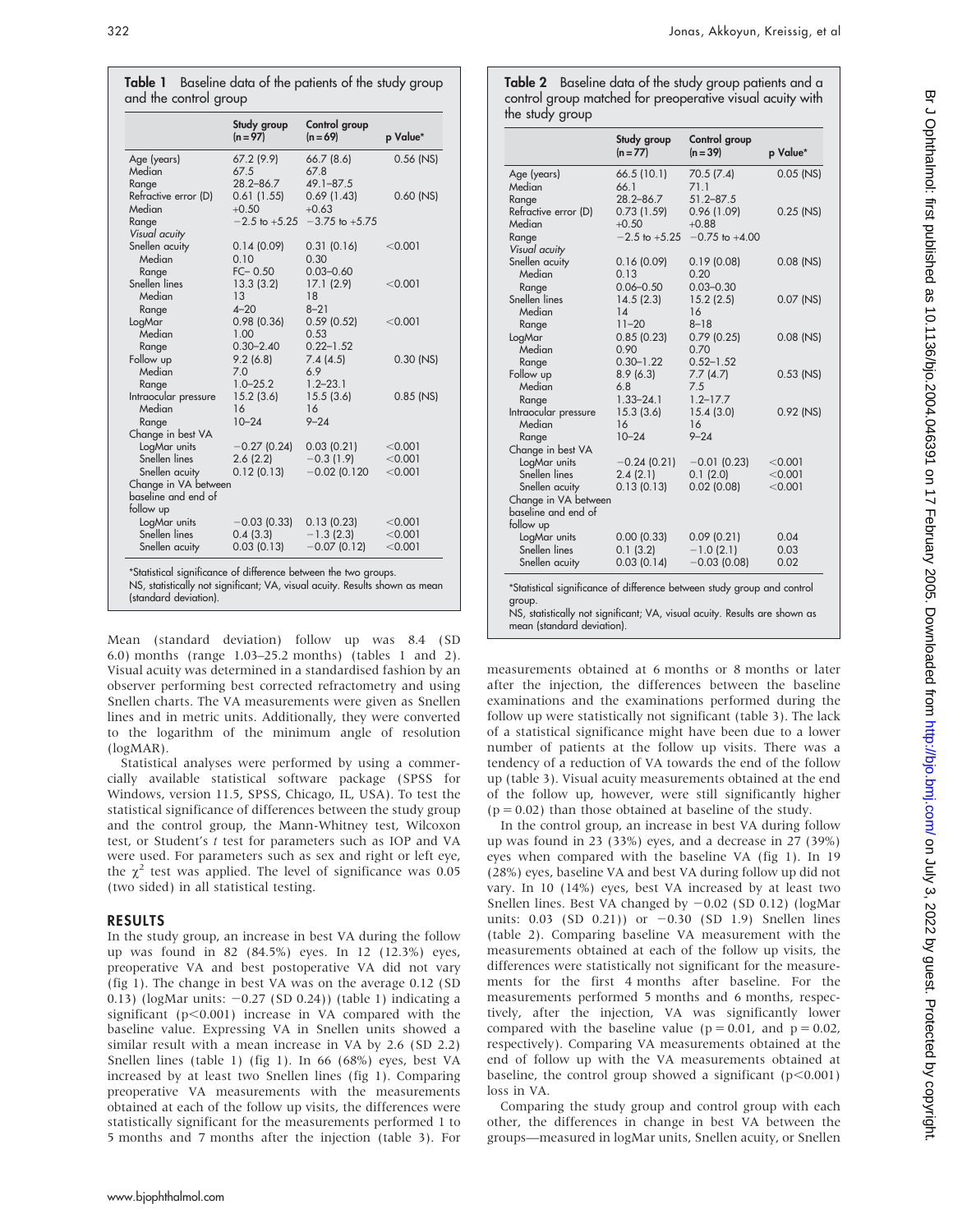|                                                                        | Study group             | p Value*               |
|------------------------------------------------------------------------|-------------------------|------------------------|
| VA at baseline ( $n = 97$ )                                            |                         |                        |
| LogMar                                                                 | 0.98(0.36)              |                        |
| Snellen lines                                                          | 13.3(3.2)<br>0.14(0.10) |                        |
| Snellen acuity<br>VA after 1 week (n=57)                               |                         |                        |
| LogMar units                                                           | 0.86(0.32)              | 0.001                  |
| Snellen lines                                                          | 14.4(3.2)               | 0.001                  |
| Snellen acuity                                                         | 0.18(0.15)              | 0.002                  |
| VA after 1 month ( $n = 64$ )                                          |                         |                        |
| LogMar units<br>Snellen lines                                          | 0.83(0.37)              | < 0.001                |
| Snellen acuity                                                         | 14.7(3.7)<br>0.20(0.14) | $<$ 0.001<br>$<$ 0.001 |
| VA after 2 months (n=52)                                               |                         |                        |
| LogMar units                                                           | 0.81(0.33)              | $<$ 0.001              |
| Snellen lines                                                          | 14.8(3.3)               | $<$ 0.001              |
| Snellen acuity                                                         | 0.20(0.14)              | $<$ 0.001              |
| VA after 3 months (n=51)                                               |                         |                        |
| LogMar units                                                           | 0.81(0.34)              | $<$ 0.001              |
| Snellen lines<br>Snellen acuity                                        | 15.0(3.4)<br>0.20(0.14) | $<$ 0.001<br>$<$ 0.001 |
| VA after 4 months (n=37)                                               |                         |                        |
| LogMar units                                                           | 0.78(0.46)              | < 0.001                |
| Snellen lines                                                          | 15.4(4.2)               | 0.001                  |
| Snellen acuity                                                         | 0.25(0.18)              | $<$ 0.001              |
| VA after 5 months ( $n = 29$ )                                         |                         |                        |
| LogMar units<br>Snellen lines                                          | 0.86(0.31)<br>14.5(3.0) | 0.034<br>0.046         |
| Snellen acuity                                                         | 0.18(0.13)              | 0.021                  |
| VA after 6 months (n=25)                                               |                         |                        |
| LogMar units                                                           | 0.86(0.33)              | 0.033                  |
| Snellen lines                                                          | 14.2 (3.36)             | 0.099 (NS)             |
| Snellen acuity                                                         | 0.18(0.13)              | 0.068 (NS)             |
| VA after 7 months ( $n = 18$ )<br>LogMar units                         |                         | 0.042                  |
| Snellen lines                                                          | 0.89(0.59)<br>14.6(4.3) | 0.020 (NS)             |
| Snellen acuity                                                         | 0.19(0.12)              | 0.006                  |
| VA after 8 months ( $n = 20$ )                                         |                         |                        |
| LogMar units                                                           | 0.83(0.31)              | 0.17 (NS)              |
| Snellen lines                                                          | 14.7(3.1)               | $0.17$ (NS)            |
| Snellen acuity                                                         | 0.19(0.13)              | $0.18$ (NS)            |
| VA after 9 months (n=16)<br>LogMar units                               | 0.92(0.43)              | 0.22 (NS)              |
| Snellen lines                                                          | 13.9(4.3)               | 0.19 (NS)              |
| Snellen acuity                                                         | 0.19(0.18)              | 0.068 (NS)             |
| VA after 10 months ( $n = 9$ )                                         |                         |                        |
| LogMar units                                                           | 0.92(0.43)              | 0.22 (NS)              |
| Snellen lines                                                          | 13.4(3.8)               | $0.93$ (NS)            |
| Snellen acuity<br>VA after 11 months (n=9)                             | 0.15(0.11)              | $0.87$ (NS)            |
| LogMar units                                                           | 1.03(0.41)              | $0.27$ (NS)            |
| Snellen lines                                                          | 12.8(4.1)               | $0.27$ (NS)            |
| Snellen acuity                                                         | 0.14(0.14)              | 0.27 (NS)              |
| VA after 12 months (n=9)                                               |                         |                        |
| LogMar units                                                           | 0.90(0.30)              | 0.55 (NS)              |
| Snellen lines                                                          | 14.0(3.0)<br>0.16(0.12) | $0.55$ (NS)            |
| Snellen acuity<br>VA after 13 months (n = 4)                           |                         | 0.40 (NS)              |
| LogMar units                                                           | 0.90(0.38)              | $1.00$ (NS)            |
| Snellen lines                                                          | 14.0(3.9)               | 0.79 (NS)              |
| Snellen acuity                                                         | 0.16(0.11)              | 0.59 (NS)              |
| VA after 14 months (n = 4)                                             |                         |                        |
| LogMar units                                                           | 1.21(0.14)              | 0.46 (NS)              |
| Snellen lines                                                          | 11.0(1.4)<br>0.07(0.02) | 0.46 (NS)<br>0.47 (NS) |
| Snellen acuity<br>VA after 15 months (n=10)                            |                         |                        |
| LogMar units                                                           | 1.01(0.29)              | $0.24$ (NS)            |
| Snellen lines                                                          | 13.0 (2.9)              | 0.33 (NS)              |
| Snellen acuity                                                         | 0.12(0.08)              | 0.18 (NS)              |
|                                                                        |                         |                        |
| *Statistical significance of difference between baseline and follow up |                         |                        |

lines—were highly significant ( $p$ <0.001) (table 1). The same is true when we were compared the study group and control group matched for preoperative VA with each other (table 2). Taking the whole study population, the number of patients showing an increase in best VA by two or more Snellen lines



Figure 1 Histogram showing the distribution of change in best visual acuity during follow up.

during follow up was significantly higher in the study group than in the control group (p<0.001;  $\chi^2$  test) (fig 1). The number of patients with a decrease of two or more Snellen lines was significantly ( $p<0.001$ ) higher in the control group. Taking into account the study group and control group matched for preoperative VA with each other, similar results were obtained: the number of patients with an increase in best VA of two or more Snellen lines was significantly  $(p<0.001)$  higher, and the number of patients with a decrease of two or more Snellen lines was significantly  $(p = 0.002)$  lower in the study group than in the control group.

Looking at the measurements obtained at the individual follow up dates, gain in VA was significantly ( $p$ <0.05) more marked in the study group than in the control group for the measurements taken at 1–7 months after baseline (table 4) (figs 1 and 2). For the measurements obtained 8 months or later after start of the study, the differences between the study group and control group were statistically not significant. One of the reasons might have been that for reexaminations taken  $\geq 8$  months after baseline, the decreasing number of patients included became too small for a statistical analysis. The study group and control group varied significantly ( $p$ <0.05) in the difference of VA values at study end minus VA values at baseline: in the control group, final VA was significantly worse than at baseline, while in the study group final VA did not vary significantly between end of follow up and baseline (tables 1 and 2).

In the study group, IOP increased significantly  $(p<0.001;$ Wilcoxon test) from 15.2 (SD 3.6) mm Hg (median 16 mm Hg) at baseline of the study to a mean maximum of 21.3 (SD 6.9) mm Hg (median 20 mm Hg), and again decreased significantly  $p<0.001$ ) towards the end of follow up to a mean of 17.0 (SD 6.3) mm Hg (median 16 mm Hg). Forty (41%) eyes developed a maximal IOP higher than 21 mm Hg. The IOP measurement at the end of follow up was however slightly significantly ( $p = 0.03$ ) higher than the baseline value. In all but one eye in which it was increased, IOP could be regulated by topical ant glaucomatous medication. One (1%) eye had to undergo conventional filtering surgery because IOP had risen to values higher than 40 mm Hg, untreatable by eye drops. In the control group, IOP at baseline and the highest IOP during follow up  $(p = 0.07)$ , as well as IOP at baseline and at the end of follow up  $(p = 0.61)$  did not differ significantly. The rise in IOP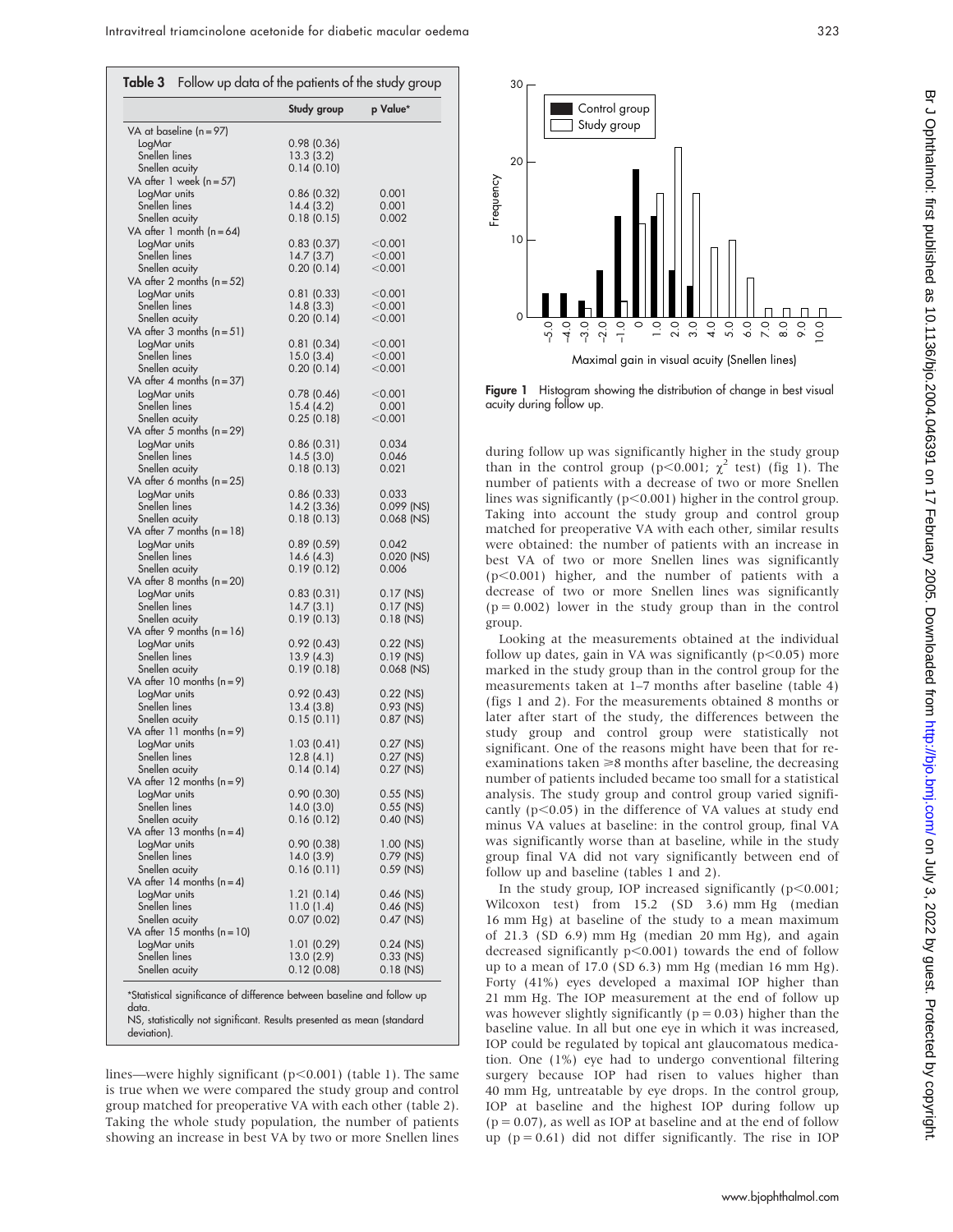

Figure 2 Diagram showing change in visual acuity (expressed in Snellen lines) in the study group and control group during follow up.

during follow up was significantly ( $p = 0.001$ ) higher in the study group than in the control group.

#### DISCUSSION

Intravitreal triamcinolone acetonide has increasingly been used in previous studies as treatment for intraocular proliferative, oedematous, and neovascular diseases.<sup>7-29</sup> The results of the present comparative study suggest that intravitreal triamcinolone acetonide may be useful in increasing VA in patients with diffuse diabetic macular oedema. The patients in the study group compared with the control group showed a significant increase in VA during follow up, expressed in Snellen lines as well as in logMAR units (table 1–4) (figs 1–3). The increase in VA in the study group was most marked for the first 3–6 months after the injection. At the end of the follow up, VA measurements showed a tendency to decrease. Visual acuity measurements obtained at the end of follow up, however, were still significantly higher ( $p = 0.02$ ) than those obtained at baseline. In the control group, VA decreased significantly  $(p<0.05)$  during follow up compared with baseline values. At the end of follow up, VA measurements were significantly  $(p<0.001)$  lower than at start of the study.

Based on the results of the present prospective comparative investigation, and in agreement with other studies, $1430$  one may infer that patients with persisting diffuse diabetic macular oedema may undergo intravitreal injection of triamcinolone acetonide in a controlled manner. There are, however, limitations of the present study. The most important limitation is the design as a non-randomised, comparative clinical investigation. Another limitation of the study might be that, although intravitreal triamcinolone will have increased the degree of cataract, cataract surgery was not performed in combination with, or after, the intravitreal injection of triamcinolone acetonide during follow up. The vision reducing effect of progressive cataract, however, might have hidden parts of a vision improving effect of triamcinolone so that this limitation of the study might serve to support the conclusion. Another limitation may be that the observer was not masked and usually knew whether the patient had received an intravitreal injection of triamcinolone acetonide.

An additional limitation of this study might be the relatively high dosage of triamcinolone acetonide injected

Table 4 Follow up data of the study group patients and whole control group

| Change in<br>visual acuity                                                                                                                                                                   | Study group            | Control group                 | p Value*       |
|----------------------------------------------------------------------------------------------------------------------------------------------------------------------------------------------|------------------------|-------------------------------|----------------|
| 1 week after baseline                                                                                                                                                                        |                        |                               |                |
| Number<br>57                                                                                                                                                                                 |                        | 5                             |                |
| LogMar units                                                                                                                                                                                 | $-0.09$ (0.18)         | $-0.02$ (0.04)                | 0.36 (NS)      |
| Snellen lines                                                                                                                                                                                | 0.9(1.9)               | 0.2(0.4)                      | 0.39 (NS)      |
| Snellen acuity<br>1 month after baseline                                                                                                                                                     | 0.04(0.10)             | $0.01$ (0.02)                 | $0.51$ (NS)    |
| Number<br>64                                                                                                                                                                                 |                        | 19                            |                |
| LogMar units                                                                                                                                                                                 | $-0.15(0.28)$          | $-0.01(0.13)$                 | 0.006          |
| Snellen lines                                                                                                                                                                                | 1.3(2.6)               | 0.1(1.3)                      | 0.01           |
| Snellen acuity                                                                                                                                                                               | 0.07(0.12)             | $-0.01$ (0.07)                | 0.01           |
| 2 months after baseline                                                                                                                                                                      |                        |                               |                |
| Number<br>52                                                                                                                                                                                 |                        | 24                            |                |
| LogMar units                                                                                                                                                                                 | $-0.16(0.26)$          | $0.00$ $(0.25)$               | 0.009          |
| Snellen lines                                                                                                                                                                                | 1.5(2.6)               | 0.2(1.7)                      | 0.027          |
| Snellen acuity                                                                                                                                                                               | 0.07(0.12)             | $0.02$ (0.08)                 | $0.10$ (NS)    |
| 3 months after baseline                                                                                                                                                                      |                        |                               |                |
| Number<br>51                                                                                                                                                                                 |                        | 25                            |                |
| LogMar units                                                                                                                                                                                 | $-0.19(0.26)$          | 0.09(0.25)                    | $<$ 0.001      |
| Snellen lines                                                                                                                                                                                | 1.8(2.2)               | $-0.7(1.9)$                   | $<$ 0.001      |
| Snellen acuity                                                                                                                                                                               | 0.07(0.09)             | $-0.04$ (0.10)                | < 0.001        |
| 4 months after baseline                                                                                                                                                                      |                        |                               |                |
| Number<br>37                                                                                                                                                                                 |                        | 19                            |                |
| LogMar units                                                                                                                                                                                 | $-0.16$ (0.35)         | 0.02(0.17)                    | 0.004          |
| Snellen lines                                                                                                                                                                                | 1.8(3.1)               | $-0.2$ (1.7)                  | 0.006          |
| Snellen acuity                                                                                                                                                                               | 0.10(0.15)             | $-0.01$ (0.07)                | 0.005          |
| 5 months after baseline                                                                                                                                                                      |                        |                               |                |
| Number<br>29                                                                                                                                                                                 |                        | 14                            |                |
| LogMar units                                                                                                                                                                                 | $-0.10$ (0.25)         | 0.13(0.20)                    | 0.001          |
| Snellen lines<br>Snellen acuity                                                                                                                                                              | 1.0(2.5)<br>0.04(0.10) | $-1.4(2.0)$<br>$-0.08$ (0.12) | 0.002<br>0.001 |
| 6 months after baseline                                                                                                                                                                      |                        |                               |                |
| 25<br>Number                                                                                                                                                                                 |                        | 10                            |                |
| LogMar units                                                                                                                                                                                 | $-0.06(0.21)$          | 0.15(0.15)                    | 0.003          |
| Snellen lines                                                                                                                                                                                | 0.5(2.1)               | $-1.5(1.6)$                   | 0.004          |
| Snellen acuity                                                                                                                                                                               | 0.03(0.08)             | $-0.11(0.13)$                 | 0.001          |
| 7 months after baseline                                                                                                                                                                      |                        |                               |                |
| Number<br>18                                                                                                                                                                                 |                        | 16                            |                |
| LogMar units                                                                                                                                                                                 | $-0.13(0.28)$          | 0.02(0.17)                    | 0.037          |
| Snellen lines                                                                                                                                                                                | 1.5(2.4)               | 0.2(1.6)                      | 0.029          |
| Snellen acuity                                                                                                                                                                               | 0.07(0.09)             | $-0.02$ (0.07)                | 0.011          |
| 8 months after baseline                                                                                                                                                                      |                        |                               |                |
| Number<br>20                                                                                                                                                                                 |                        | 13                            |                |
| LogMar units                                                                                                                                                                                 | $-0.09$ (0.33)         | 0.03(0.14)                    | $0.15$ (NS)    |
| Snellen lines                                                                                                                                                                                | 1.0(3.3)               | $-0.2$ (1.5)                  | $0.18$ (NS)    |
|                                                                                                                                                                                              |                        |                               | $0.17$ (NS)    |
| Snellen acuity<br>*Statistical significance of difference between study group and control<br>group.<br>NS, statistically not significant. Results presented as mean (standard<br>deviation). | 0.04(0.16)             | $-0.02$ (0.06)                |                |

into the eye. In all preceding studies, injecting intravitreal triamcinolone acetonide as treatment for diffuse diabetic macular oedema or cystoid macular oedema due to various reasons, a dosage of 2–8 mg was used. The reason we continued to inject about 20–25 mg triamcinolone acetonide was that right from the beginning of our ongoing triamcinolone investigations now involving more than 700 injections for various diseases, we have always used the same dosage of about 20–25 mg of triamcinolone acetonide, and we have not seen yet side effects attributed to high dosage. Future dosage finding studies are necessary to evaluate the optimum dosage in view of tolerability, side effects, and duration of action.

The main side effect of intravitreal triamcinolone acetonide observed in the present study was an increase in IOP. Forty (41%) eyes developed maximal IOP measurements higher than 21 mm Hg. As already described in previous studies, $31-33$ the secondary ocular hypertension could usually be treated by topical antiglaucomatous medication without the development of glaucomatous optic nerve damage. One (1%) eye underwent penetrating trabeculectomy. It has remained unclear so far, whether and how intensively triamcinolone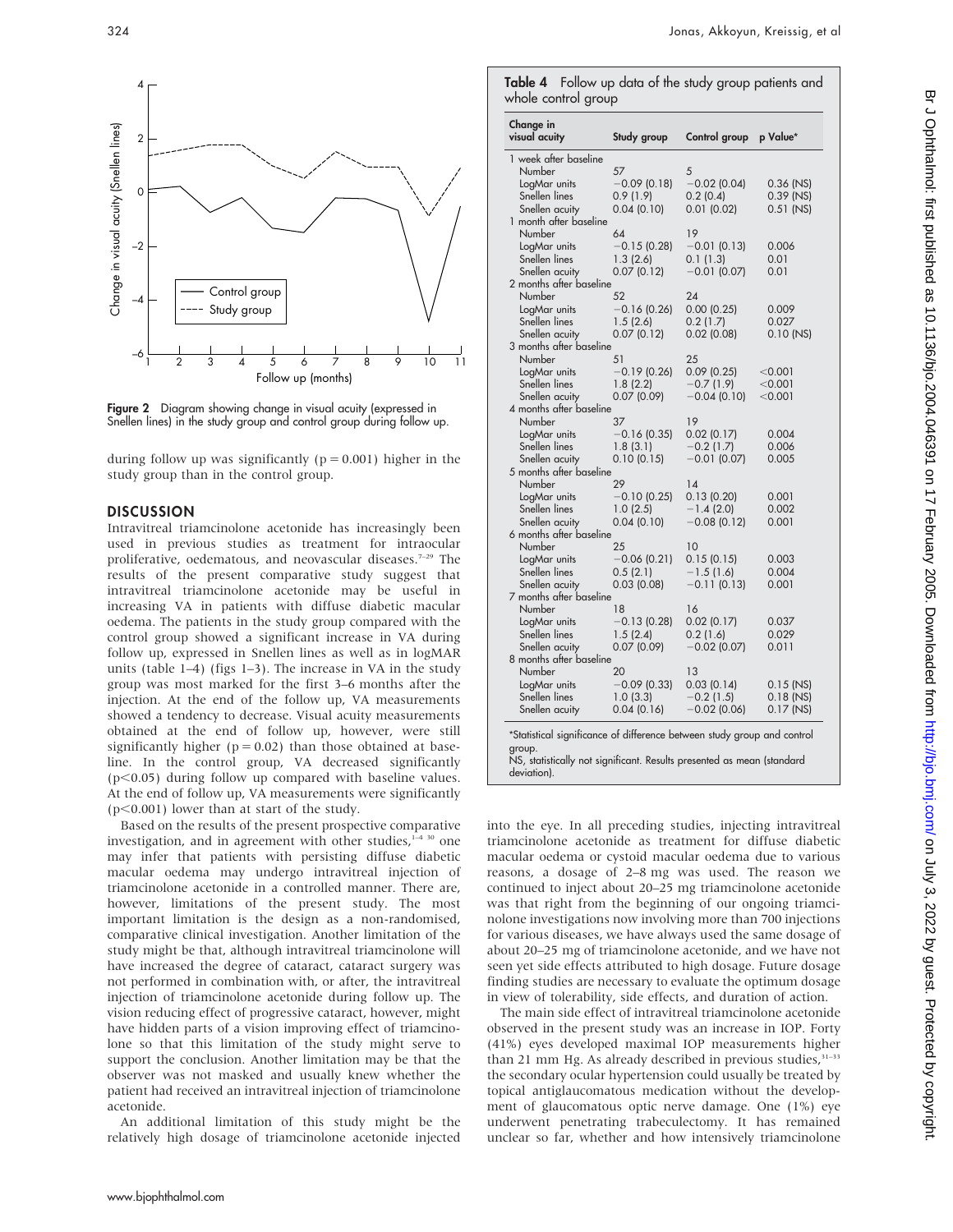

Figure 3 Fluorescein angiography and optical coherence tomography before, and 11 weeks after, intravitreal injection of triamcinolone acetonide. Note: decrease in fluorescein leakage and decrease in retinal thickening parallel to an increase in visual acuity from 0.20 to 0.40. (A and B) fluorescein angiograms; (C and D) optical coherent tomograms.

acetonide crystals injected into the vitreous body may influence the vitreoretinal interface. One may suspect that because of their weight, the crystals may lead to a posterior vitreous detachment if the vitreous was not already detached before the injection. A posterior vitreous detachment may increase the risk of rhegmatogenous retinal detachment. So far however, there have been no reports in the literature of a retinal rhegmatogenous detachment as a complication in patients who received an intravitreal injection of triamcinolone acetonide. The advantage of posterior vitreous detachment in patients with diabetic retinopathy may be a reduction of macular oedema as suggested by studies on pars plana vitrectomy in patients with diffuse diabetic macular oedema, and a decreased risk of retinovitreal proliferations.<sup>34</sup> Future studies may address these topics.

In conclusion, the data in this study suggest that the intravitreal injection of about 20–25 mg of triamcinolone acetonide may improve visual outcome of some patients with diffuse diabetic macular oedema during the first 5–7 months after injection. Future studies evaluating the optimal dosage of triamcinolone acetonide to be injected, the necessity and possibility of intravitreal re-injections,<sup>22 35</sup> <sup>36</sup> and comparison of intravitreal injection versus the use of intravitreal slow release devices<sup>37</sup> are warranted.

### .....................

#### Authors' affiliations

J B Jonas, I Akkoyun, I Kreissig, R F Degenring, Department of Ophthalmology, Faculty of Clinical Medicine Mannheim of the University Heidelberg, Germany

Proprietary interest: none

#### REFERENCES

- 1 Jonas JB, Hayler JK, Söfker A, et al. Intravitreal injection of crystalline cortisone as adjunctive treatment of proliferative diabetic retinopathy. Am J Ophthalmol 2001;131:468–71.
- 2 Jonas JB, Söfker A. Intraocular injection of crystalline cortisone as adjunctive treatment of diabetic macular edema. Am J Ophthalmol 2001;132:425–7.
- 3 Martidis A, Duker JS, Greenberg PB, et al. Intravitreal triamcinolone for refractory diabetic macular edema. Ophthalmology 2002;109:920–7.
- 4 Jonas JB, Kreissig I, Söfker A, et al. Intravitreal injection of triamcinolone acetonide for diabetic macular edema. Arch Ophthalmol 2003;121:57–61.
- 5 Early Treatment Diabetic Retinopathy Study Research Group. Retinopathy study design and baseline patient characteristics: ETDRS report number 7.<br>*Ophthalmology* 1991;**98**:741–56.
- 6 Classification of diabetic retinopathy from fluorescein angiograms. ETDRS report number 11. Early Treatment Diabetic Retinopathy Study Research Group. Ophthalmology 1991;98:807–22.
- 7 Greenberg PB, Martidis A, Rogers AH, et al. Intravitreal triamcinolone acetonide for macular oedema due to central retinal vein occlusion. Br J Ophthalmol 2002;86:247–8.
- 8 Jonas JB, Kreissig I, Degenring RF. Intravitreal triamcinolone acetonide as treatment of macular edema in central retinal vein occlusion. Graef Arch Clin Exp Ophthalmol 2002;240:782–3.
- 9 Jonas JB, Hayler JK, Söfker A, et al. Regression of neovascular iris vessels by intravitreal injection of crystalline cortisone. J Glaucoma 2001;10:284–7.
- 10 Jonas JB, Sötker A. Intravitreal triamcinolone acetonide for cataract surgery
- with iris neovascularisation. *J Cataract Refr Surg* 2002;**28**:2040–1.<br>11 **Jonas JB**, Hayler JK, Panda-Jonas S. Intravitreal injection of crystalline cortisone as treatment of pre-phthisical ocular hypotony. Graef Arch Clin Exp Ophthalmol 2001;239:464–5.
- 12 Antcliff RJ, Spalton DJ, Stanford MR, et al. Intravitreal triamcinolone for uveitic cystoid macular edema: an optical coherence tomography study. Ophthalmology 2001;108:765–72.
- 13 Martidis A, Duker JS, Puliafito CA. Intravitreal triamcinolone for refractory cystoid macular edema secondary to birdshot retinochoroidopathy. Arch Ophthalmol 2001;119:1380–3.
- 14 Young S, Larkin G, Branley M, et al. Safety and efficacy of intravitreal triamcinolone for cystoid macular oedema in uveitis. Clin Experiment Ophthalmol 2001;29:2–6.
- 15 Degenring RF, Jonas JB. Intravitreal injection of triamcinolone acetonide as treatment of chronic uveitis. Br J Ophthalmol 2003;87:361.
- 16 Jonas JB. Intravitreal triamcinolone acetonide for treatment of sympathetic ophthalmia. Am J Ophthalmol 2003;136:384–6.
- 17 Benhamou N, Massin P, Haouchine B, et al. Intravitreal triamcinolone for refractory pseudophakic macular edema. Am J Ophthalmol 2003;135:246–9.
- 18 Conway MD, Canakis C, Livir-Rallatos C, et al. Intravitreal triamcinolone acetonide for refractory chronic pseudophakic cystoid macular edema. J Cataract Refract Surg 2003;29:27–33.
- 19 Jonas JB, Kreissig I, Degenring RF. Intravitreal triamcinolone acetonide for pseudophakic cystoid macular edema. Am J Ophthalmol 2003;136:384–6.
- 20 Penfold PL, Gyory JF, Hunyor AB, et al. Exudative macular degeneration and intravitreal triamcinolone. A pilot study. Aust N Z J Ophthalmol 1995;23:293–8.
- Danis RP, Ciulla TA, Pratt LM, et al. Intravitreal triamcinolone acetonide in exudative age-related macular degeneration. Retina 2000;20:244–50.
- 22 Jonas JB, Kreissig I, Degenring RF. Repeated intravitreal injections of triamcinolone acetonide as treatment of progressive exudative age-related macular degeneration. Graef Arch Clin Exp Ophthalmol 2002;240:873-4.
- 23 Ranson NT, Danis RP, Ciulla TA, et al. Intravitreal triamcinolone in subfoveal recurrence of choroidal neovascularisation after laser treatment in macular degeneration. Br J Ophthalmol 2002;86:527-9
- 24 Jonas JB, Kreissig I, Hugger P, et al. Intravitreal triamcinolone acetonide for exudative age-related macular degeneration. Br J Ophthalmol 2003;87:462–8.
- 25 Gillies MC, Simpson JM, Luo W, et al. A randomized clinical trial of a single dose of intravitreal triamcinolone acetonide for neovascular age-related macular degeneration: one-year results. Arch Ophthalmol 2003;121:667–73.